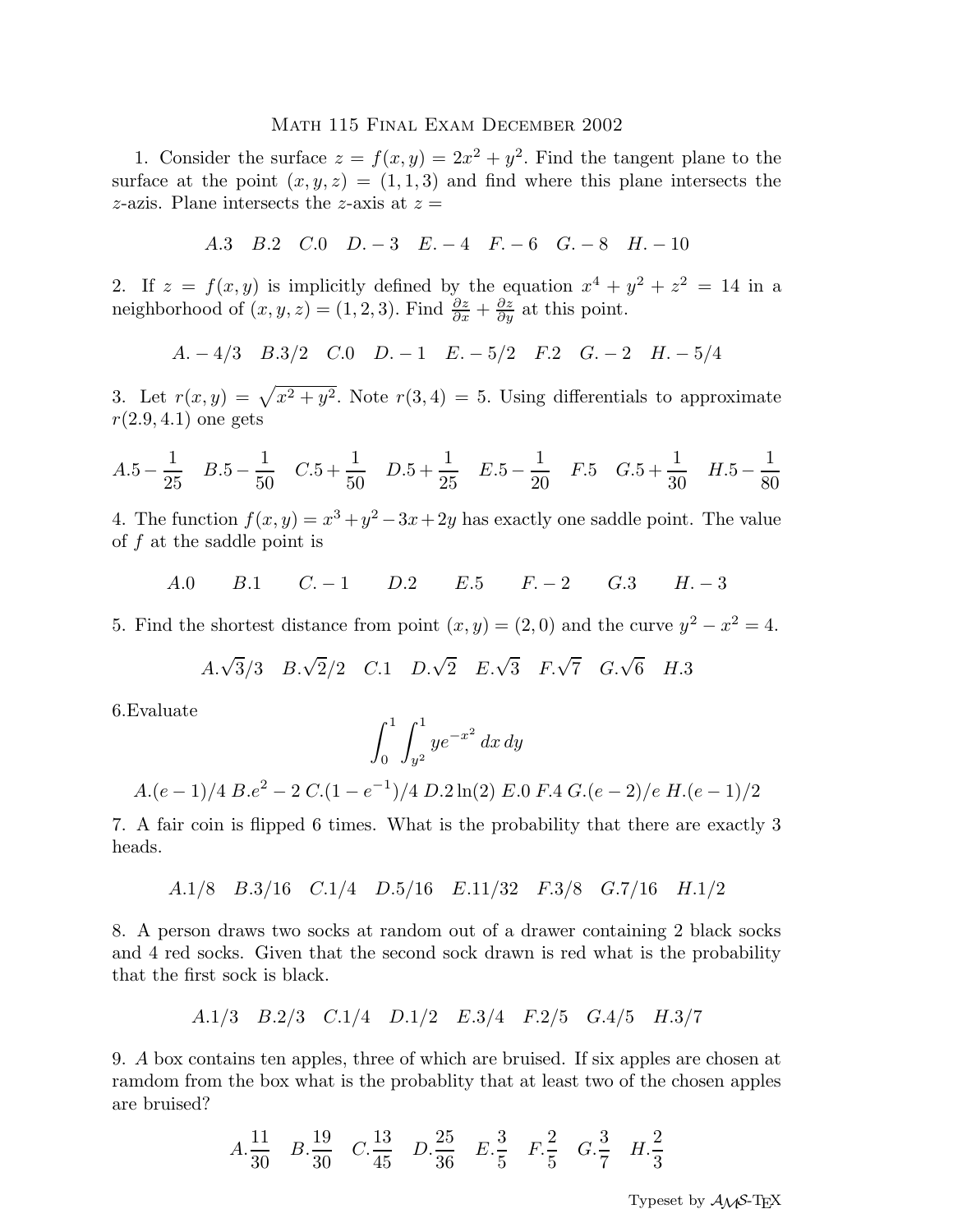10. There are two dice numbered 1,1,2,2,3,3 so each die has probability of 1/3 of producing a 1, 2 or 3. The two die are tossed. Let X be the maximum number showing. What is the expected value of  $X$ ? (Hint, calculate the probability that  $X = 1, 2$  and 3.)

$$
A.5/2
$$
  $B.7/3$   $C.9/4$   $D.16/7$   $E.18/7$   $F.20/9$   $G.22/9$   $H.26/9$ 

11. Suppose X is a random variable taking values in the interval  $[0, 2]$  with probability density function  $f(x) = 1 - x/2$ . What is the variance of X?

A.0 
$$
B.1/18
$$
 C.1/9  $D.2/9$  E.1/3  $F.4/9$  G.1/2  $H.5/9$ 

12. A point  $(x, y)$  is chosen at random in the rectangle  $0 \le x \le 3$  and  $0 \le y \le 2$ . Compute the probability that the absolute value of the difference between  $x$  and  $y$ is less than one. (i.e. Compute  $\text{Prob}(|x-y| < 1)$ .

A.0 
$$
B.1/4
$$
 C.1/3  $D.2/5$  E.7/12  $F.5/12$  G.2/3  $H.3/4$ 

13. The number of clicks of a Geiger counter is a Poisson process with a mean of 2 clicks per minute. What is the probability there are three or more clicks in 2 minutes.

$$
A.2/e \quad B.1-2/e \quad C.1-5e^{-2} \quad D.1-3e^{-3} \quad F.1-13e^{-4} \quad G.12e^{-4} \quad H.1-21e^{-4}
$$

14. The random variables  $X$  and  $Y$  are exponentially distributed random variables with mean waiting times of  $0.2$  seconds and  $0.5$  seconds so (so X has as probability density function  $f(t) = 5e^{-5t}$  and Y has a probability density function  $g(t) =$  $(2e^{-2t})$ . The random variable X and Y are independent. Compute the probabily X occurs before Y. Prob  $(X \le Y)$ . (To get credit you must set up and evaluate the integral.)

$$
A.2/5 \quad B.3/5 \quad C.5/7 \quad D.2/3 \quad E.4/5 \quad F.4/7 \quad G.7/10 \quad H.7/8
$$

15. Three people  $A, B$  and  $C$  are playing catch. The probabilities of each throwing to the others are:  $Prob(A \rightarrow B) = 1/4 Prob(A \rightarrow C) = 3/4 Prob(B \rightarrow A) = 1/4$  $Prob(B \rightarrow C) = 3/4 Prob(C \rightarrow A) = 1/2 Prob(C \rightarrow B) = 1/2$ . What is the probability that A will have the ball in the long run?

A.4/9 B.1/3 C.2/7 D.2/3 E.1/2 F.7/9 G.2/9 H.5/18

16. For each of the systems of equations below indicate whether there are no solutions (0), a unique solution (1) or infinitely many solutions  $(\infty)$ 

*I.* 
$$
x + y + z = 1
$$
  
\n*x* + 2*y* + *z* = 1  
\n*x* + 2*y* + 2*z* = 2  
\n*x* + *y* + 2*z* + *w* = 1  
\n*y* + *z* + 2*w* = 1  
\n*z* + *w* = 4  
\n*w* = 3